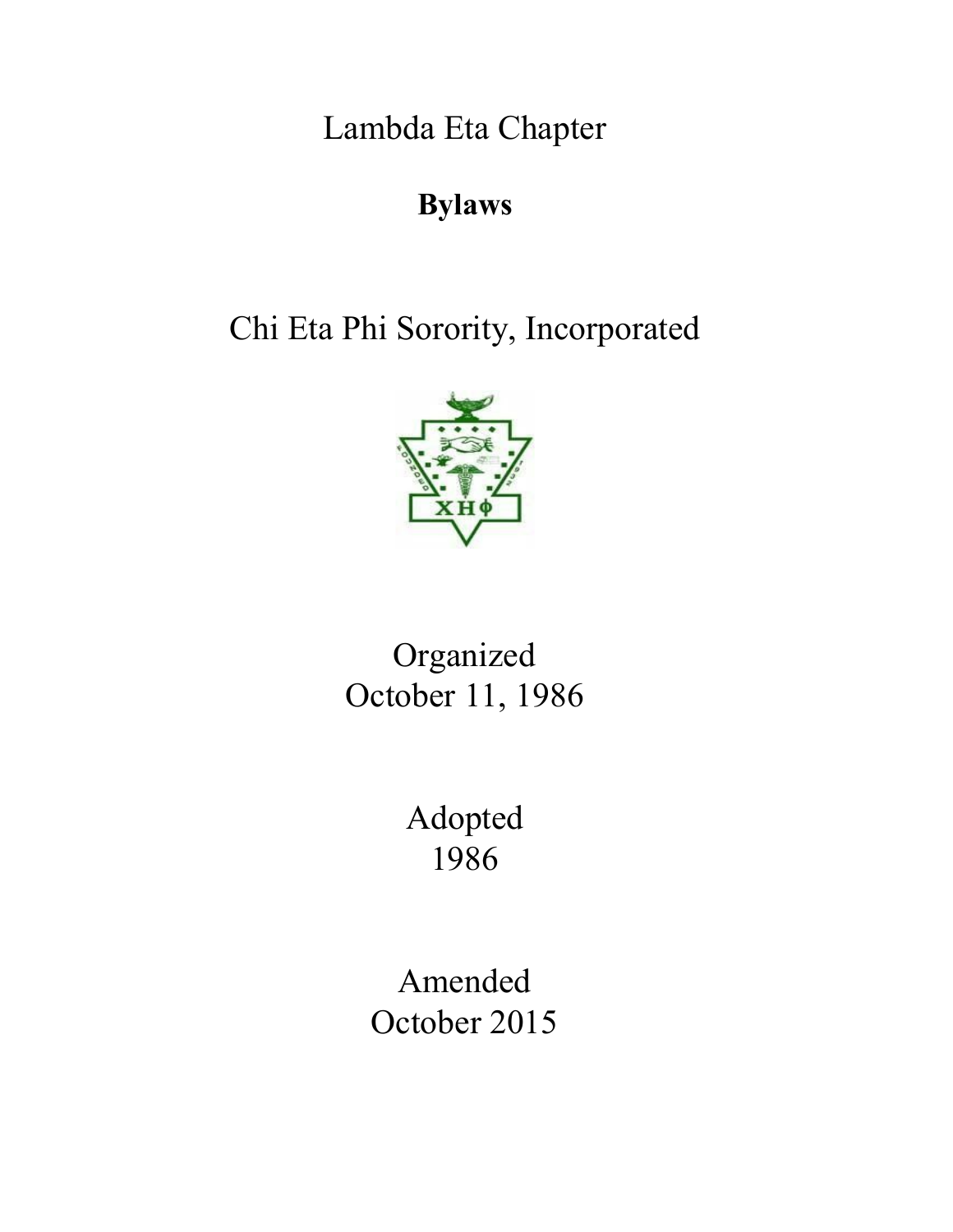#### \*\*\*\*\*\*

# **TABLE CONTENTS**

| <b>Article of Incorporation</b> | (NOTE: Insert if available before the Preamble.)                         |         |                |
|---------------------------------|--------------------------------------------------------------------------|---------|----------------|
| Preamble                        |                                                                          | Page    | $\overline{3}$ |
| <b>Article I</b>                | Name                                                                     | Page    | $\overline{4}$ |
| <b>Article II</b>               | Objectives                                                               | Page    | $\overline{4}$ |
| <b>Article III</b>              | Membership                                                               | Page    | $\overline{4}$ |
| <b>Article IV</b>               | Dues and Fees                                                            | Page    | $\overline{5}$ |
| <b>Article V</b>                | Officers and Their Election                                              | Page    | 6              |
|                                 |                                                                          |         |                |
| <b>Article VI</b>               | Duties of Officers                                                       | Page    | $\tau$         |
| <b>Article VII</b>              | Meetings                                                                 | Page    | 10             |
| <b>Article VIII</b>             | Board of Directors                                                       | Page    | 11             |
| <b>Article IX</b>               | <b>Executive Committee</b>                                               | Page    | <sup>11</sup>  |
| <b>Article X</b>                | <b>Committees and Their Functions</b>                                    | Page    | 12             |
| <b>Article XI</b>               | Delegates                                                                | Page 16 |                |
| <b>Article XII</b>              | Charges, Penalties & Restoration of Privileges                           | Page 16 |                |
| <b>Article XIII</b>             | Sorority Symbols, Emblem, Insignia, Motto,<br>Pins, Colors, Flower, Seal | Page 16 |                |
| <b>Article XIV</b>              | Dissolution of Chapter                                                   | Page    | 17             |
| <b>Article XV</b>               | Parliamentary Authority                                                  | Page 17 |                |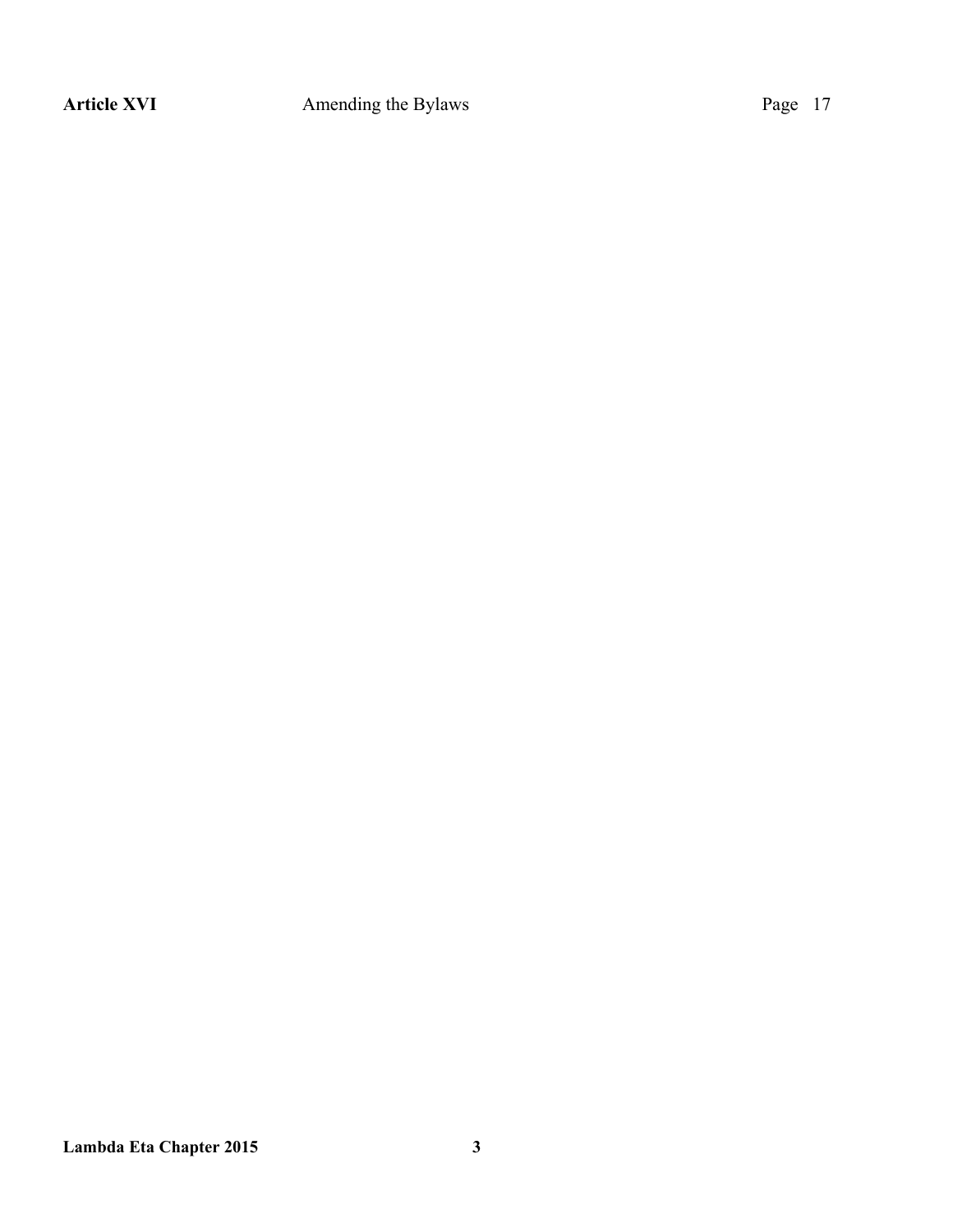# **PREAMBLE**

Whereas, Chi Eta Phi Sorority, Incorporated, founded, on October 16, 1932 at Washington, D. C., has granted unto Lambda Eta, Dallas-Fort Worth, Texas, a chapter on October 11, 1986 by virtue of which power is given to prescribe bylaws, rules, regulations, and details which are necessary to carry out the affairs of the chapter, therefore be it resolved, that Lambda Eta will carry out the objectives and conform to the regulations and principles of the sorority as stated in the National Bylaws.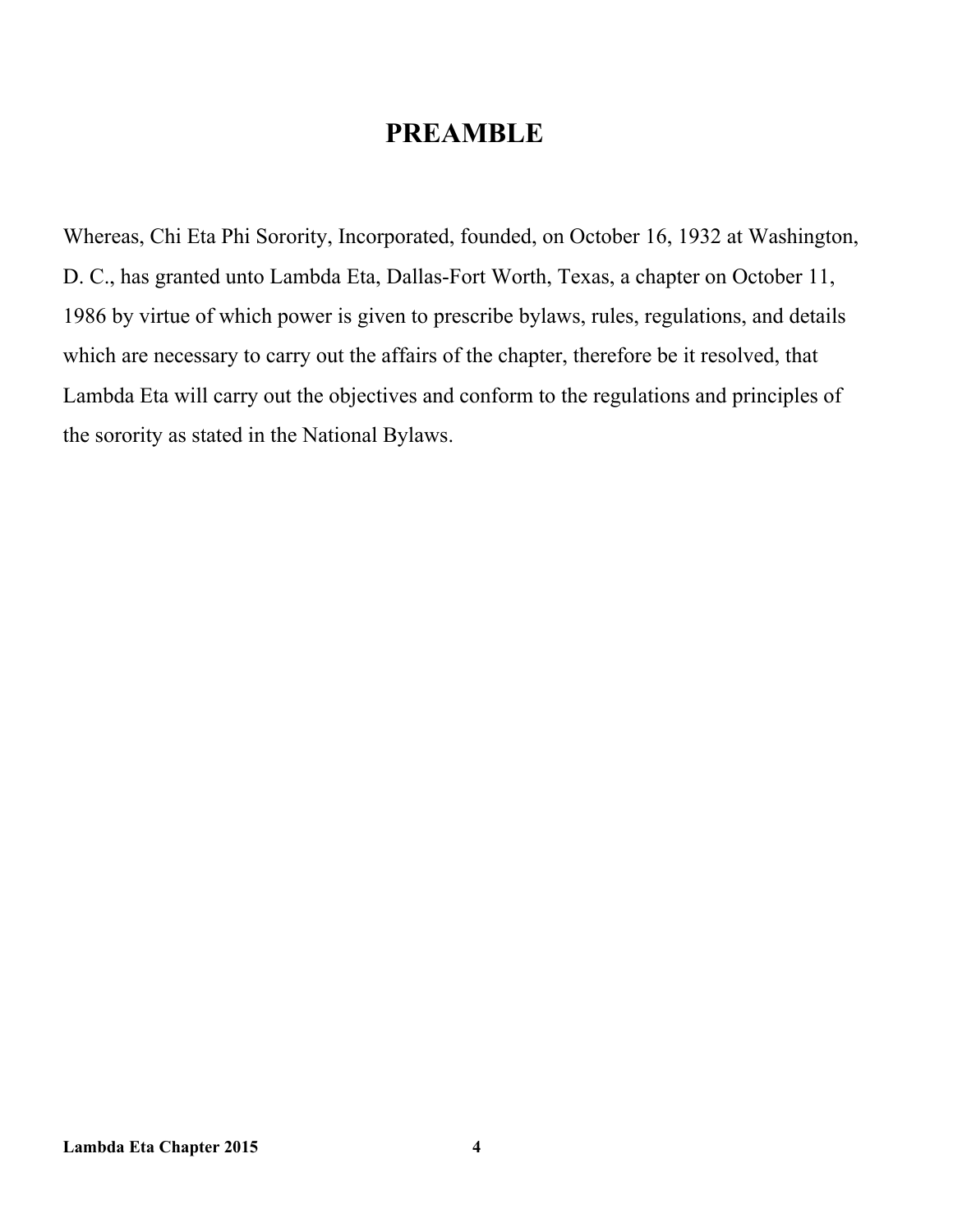# **LAMBDA ETA CHAPTER**

# **BYLAWS**

# **ARTICLE I NAME**

- Section 1. The name of this chapter shall be Lambda Eta Chapter, Chi Eta Phi Sorority, Incorporated.
- Section 2. The name Chi Eta Phi Sorority may not be used by anyone without the expressed written consent of the Board of Directors of Chi Eta Phi Sorority, Incorporated.
- Section 3. The insignia/logo or written name may not be used for profit without the expressed written consent of the Board of Directors of Chi Eta Phi Sorority, Incorporated.

# **ARTICLE II OBJECTIVES**

- Section 1. The purpose of this chapter is furtherance of the objectives of Chi Eta Phi Sorority, Incorporated which are to:
	- a. Encourage the pursuit of continuing education among members of the nursing profession.
	- b. Have a continuous recruitment program for nursing and the health profession.
	- c. Stimulate a close and friendly relationship among the members.
	- d. Develop working relationships with other professional groups for the improvement and delivery of health care services.
	- e. Constantly identify a corps of nursing leaders within the membership who will function as agents of social change on the national, regional and local levels.

# **ARTICLE III MEMBERSHIP**

- Section 1. Membership shall consist of registered professional nurses. Membership in the Chapter shall be classified as Active, Honorary, Life and Charter.
- Section 2. **Active Member:** An active member is one who meets all financial requirements for the current year at the Chapter, Regional and National levels, and is a Registered Nurse who has met the Membership Selection Intake Committee's criteria.
- Section 3. **Honorary Member:** A member selected for outstanding contributions to nursing as outlined by National. An Honorary Member shall be exempt from all financial obligations and shall have voice without vote.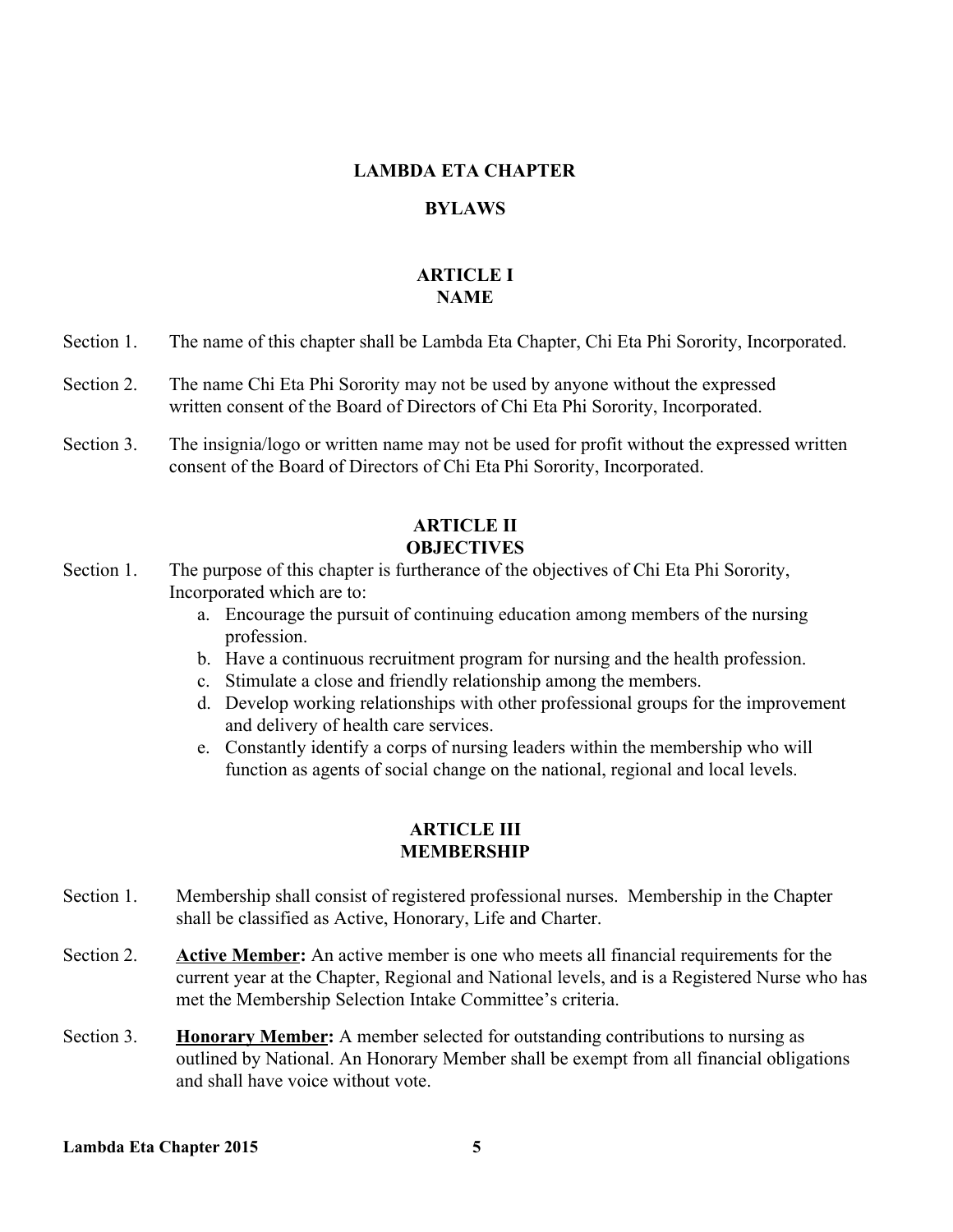- Section 4. **Life Member:** An active member who meets the criteria outlined by National's Office.
- Section 5. **Charter Member:** A charter member is a founding member of the Chapter.
- Section 6. Candidates/New Members: Candidates for new membership who have successfully completed all requirements of the Sorority shall be accepted upon receiving a two-thirds (2/3) vote of the chapter.
- Section 7. **Transfer Members:** Any members that change chapter affiliation. The National Secretary shall validate eligibility for transfer. Transfer forms may be secured either from the present chapter of record or the National Secretary or Headquarters.
- Section 8. Membership shall be unrestricted by consideration of age, race, creed, color, sex, nationality or religion

# **ARTICLE IV DUES AND FEES**

- Section 1. The fiscal year for the chapter shall be June  $1<sup>st</sup>$  through May 31 $<sup>st</sup>$  of the following year.</sup>
- Section 2. The annual per capita tax (national dues), as stipulated by the Boule' shall be paid prior to May 1<sup>st</sup> of each year.
- Section 3. All National per capita tax (national dues) must be paid through the local chapter.
- Section 4. Each member shall submit annual chapter dues and assessments as stipulated by the Chapter, with all financial obligations to be completed at the April meeting each year.
- Section 5. Each member shall pay the National Office the cost of items as outlined in the current National Operations Manual-Membership Selection Intake, Orientation & Evaluation, Section V for newly inducted members and the National per capita tax.
- Section 6 Life members are exempt from paying National per capital tax, but shall pay local and regional dues/fees.
- Section 7. Any member dues received after May  $1<sup>st</sup>$  shall be assessed a late fee as stipulated by National

```
Operations Manual-Membership Selection Intake, Orientation & Evaluation, Section V.
```
- Section 8. Betas transferring to the graduate chapters shall pay one half  $(\frac{1}{2})$  of the National taxes for the first year.
- Section 9. Reinstatement of membership shall occur when all outstanding obligations, as established by the Chapter, have been satisfied.

# Section 10. **Budget**

.

a. Anticipated chapter expenditures shall be included in a budget.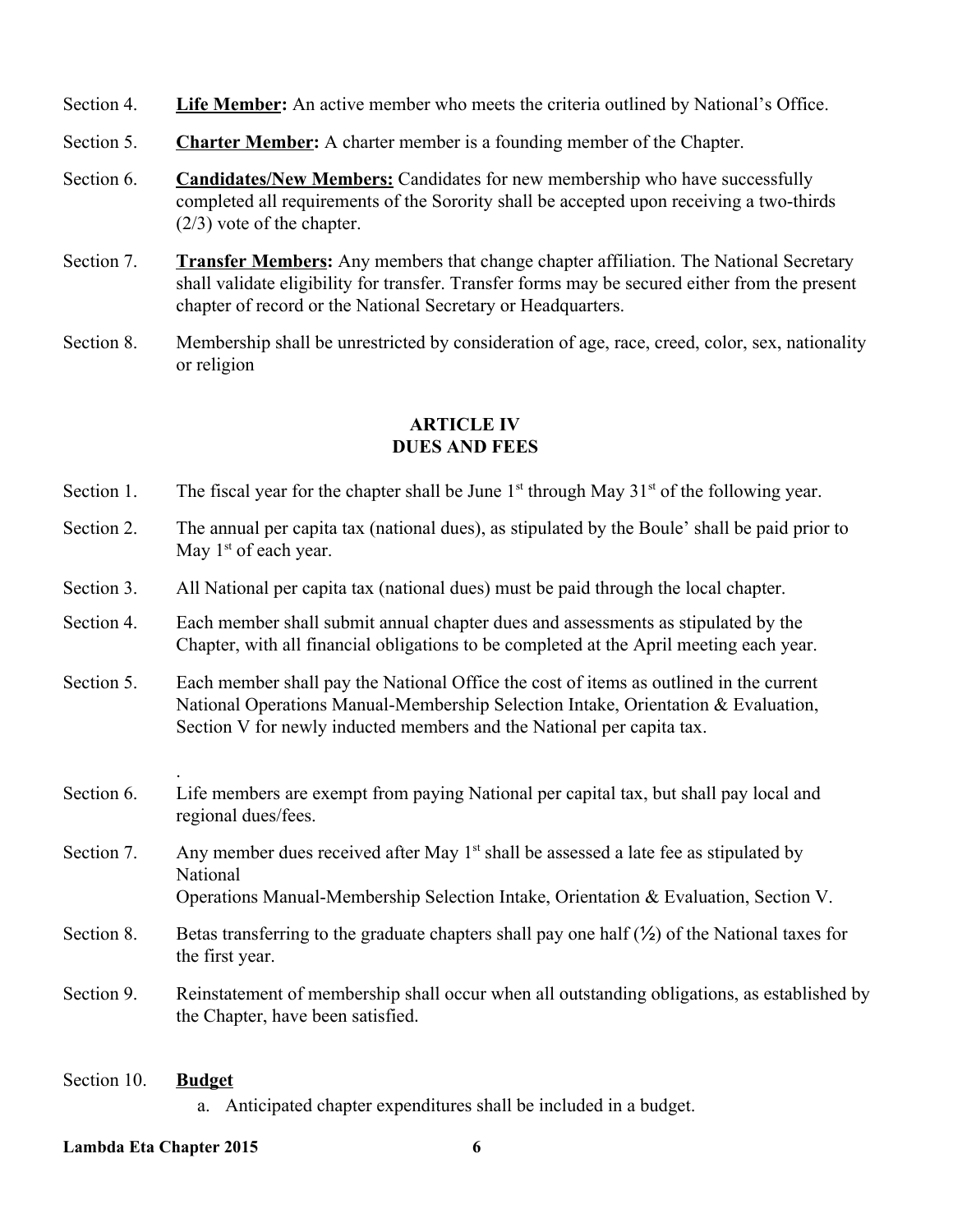- b. Officers and Committee Chairmen must submit annual financial reports and receipts to the Tamiochus. Any unused portions of annual budget must be returned to the Tamiochus with the annual reports.
- c. Expenditures not included in the budget must have prior approval from the Budget and Finance Committee.

# **ARTICLE V OFFICERS AND THEIR ELECTION**

- Section 1. The elected officers of this chapter shall be a Basileus, Anti-Basileus, Grammateus, Epistoleus, Tamias, Tamiochus, Dean of Membership, Beta Sponsor, and Historian.
- Section 2. Appointed officers shall be the Chaplain, Philacter, Parliamentarian, Hodogos, Sergeant-at-Arms and Assistant Secretary. The Basileus shall appointed officers, with approval by the Board of Directors.
- Section 3. Officers shall be elected/appointed and installed in May. Election shall be by ballot or voice. A majority vote of those present and voting shall elect. Officers shall assume their duties at the end of the May meeting.
- Section 4. Officers elected in an even year shall be Anti-Basileus, Grammateus, Tamias, and Historian. The appointed officers shall be the Chaplain, Philacter and Sargeant-at-Arms.
- Section 5. Officers elected in the odd year shall be the Basileus, Epistoleus, Tamiochus, Dean of Membership, Beta Sponsor and the Nominating Committee. The appointed officers shall be the Assistant Secretary, Hodogos and the Parliamentarian.
- Section 6. To be eligible for an elected office, the nominee must:
	- a. Be an active member for one year immediately preceding nomination.
	- b. Have participated actively in programs and projects of Lambda Eta Chapter.
	- c. Have basic computer skills, and have a computer or have access to a

computer/email.

- d. Demonstrate effective communication and interpersonal skills.
- e. Possess or have held positions, but not limited to, management/leadership, financial management. Secretarial management, mentoring, teaching, and/or experience in historical/chronological archiving.
- f. Have attended at least one Regional meeting preceding nomination, and or attended at least one Boule or Leadership Summit and three (3) Regional meetings within a six year period preceding election.
- Section 7. An officer's terms shall be two (2) years or until a successor has been appointed or elected. Officers shall be eligible to succeed themselves, once in any given office.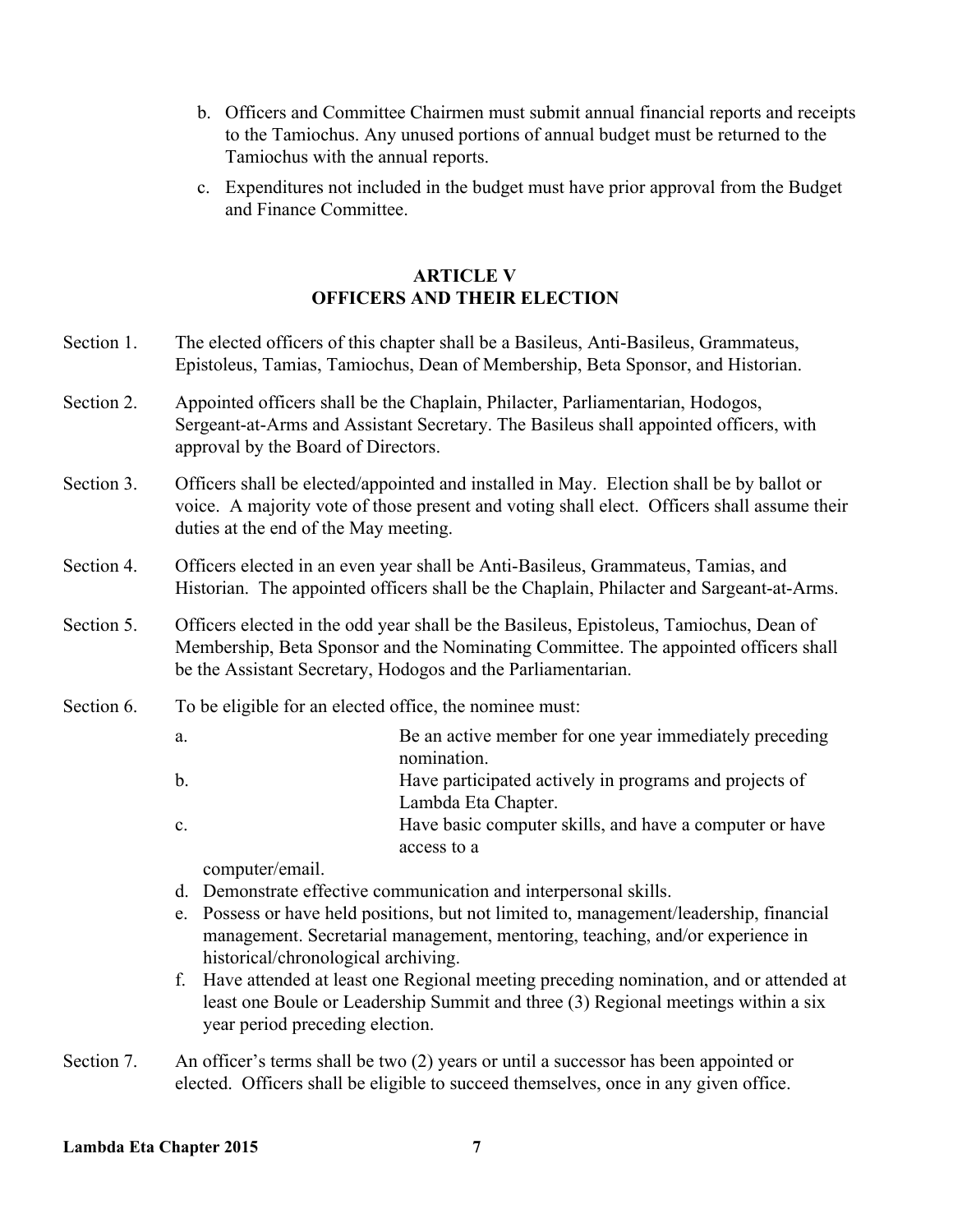- Section 8. The Tamias and Historian shall be eligible for no more than three (3) consecutive terms.
- Section 9. The Basileus shall appoint to fill a vacancy in an office with the approval of the Board of Directors. When an officer has served more than half of a term, it shall be considered a full-term.
- Section 10. All officers shall submit a financial and activity report of office at each chapter meeting, on an annual basis, at the meeting of the Board of Directors (if applicable), or as requested by the Basileus.
- Section 11. Any officer who fails to attend 75% (7 of 9) scheduled chapter meetings shall be subject to removal from office by the Basileus with the approval of the Board of Directors.

#### **ARTICLE VI DUTIES OF OFFICERS**

#### Section 1. The Basileus shall:

- a. Preside over all meetings of the Lambda Eta Chapter.
- b. Ensure that all the rules of the chapter and Chi Eta Phi Sorority, Incorporated are enforced.
- c. Supervise the performance of all officers and committee chairs.
- d. Appoint all committee members and designate a chairman, with the exception of the Nominating Committee.
- e. Be an ex-officio member of all committees except the Nominating Committee.
- f. Sign or countersign all checks, certificates, contracts and other documents for the chapter upon the approval of the members.
- g. Submit an annual report of all chapter activities for the Regional and National meetings as required.
- h. Be responsible for chapter properties.
- i. Notify the Regional Director/Chaplain and National Chaplain/Headquarters of the demise of chapter members.
- j. Provide orientation for the incoming Basileus.
- k. Be bonded during the tenure of office.
- l. Install or designate person to install all newly elected officers.
- m. Receive an annual report from all officers and committee chairs.

# Section 2. The Anti-Basileus shall:

- a. Assume the duties of the Basileus when the Basileus is unable to serve.
- b. Assist the Basileus in the promotion of all activities for the best interest of the Sorority.
- c. Serve as the Chair of the Program and Projects Committee. Plan and coordinate all programs and projects on behalf of the chapter.
- d. Forward chapter program and project outcomes as required to the Regional and National officers. (Refer to the National Operations Manual, Section VI.)
- e. Submit an annual report of the activities of this office along with a financial report.
- f. Other duties as assigned by the Basileus.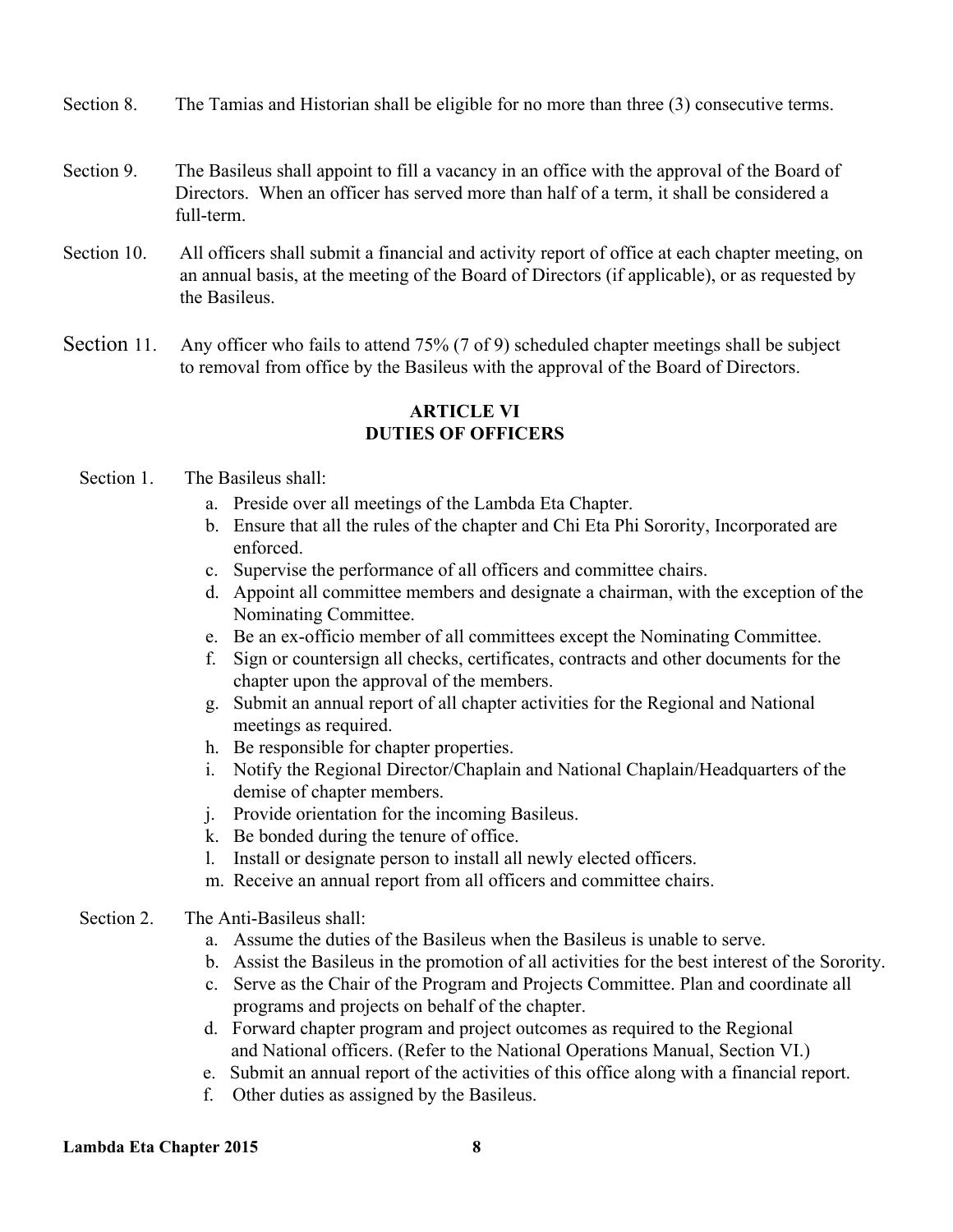- Section 3. The Grammateus shall:
	- a. Keep a record of proceedings of the Chapter and the Board of Directors and Executive Committee meetings.
	- b. Transcribe minutes taken and send copy to the Basileus seven (7) days after meeting.
	- c. Maintain an accurate record of all active and inactive members of the Chapter.
	- d. Notify the members of the meeting date, time, and place at least 1 (one) week prior to the meeting.
	- e. Submit a report of the activities of this office along with a financial report.
	- f. Be one of the 3 co-signers of chapter checks and must be bonded.
	- g. Other duties as assigned by the Basileus.
- Section 4. The Epistoleus shall:
	- a. Carry out all correspondence connected with the business of the Chapter, as directed by the Basileus, and keep a file of the same.
	- b. Affix the Chapter seal on all official documents of the Chapter as required.
	- c. Assist the Basileus in the preparation and submission of the annual Regional and National reports prior to the deadlines.
	- d. Submit a statement of membership to Regional Grammateus/Epistoleus and National Secretary before the designated deadline.
	- e. Maintain a current roster of Chapter membership by name, address and telephone number, email address, intake date and submit a copy to National and Regional offices as required annually.
	- f. Assume the Grammateus duties when the Grammateus is absent or unable to serve.
	- g. Assist the Grammateus with meeting proceedings as well as edit minutes for final distribution to chapter members
	- h. Other duties as assigned by the Basileus.
- Section 5. The Tamias shall:
	- a. Receive all funds from the Tamiochus and deposit in the bank designated by the chapter and in the name of the chapter.
	- b. Pay chapter bills upon receipt of an approved voucher signed by the Basileus and the Tamiochus.
	- c. Keep accurate records of all receipts and disbursements which shall be open to inspection at all times.
	- d. Sign and issue checks drawn against the chapter account, assure that all checks are co-signed by one of the other co-signers.
	- e. Disburse all monies by check.
	- f. Monitor and ensure that the amount spent does not exceed the budget.
	- g. Forward dues to National and Regional offices before the designated deadline.
	- h. Prepare and submit a financial statement at each chapter and board of directors meeting.
	- i. Relinquish all records, books and statements to the auditor for audit and following the election of a new Tamias prior to the September meeting.
	- j. Serve as chair of the Budget and Finance Committee, and responsible for submitting the necessary budgets for approval by the October meeting.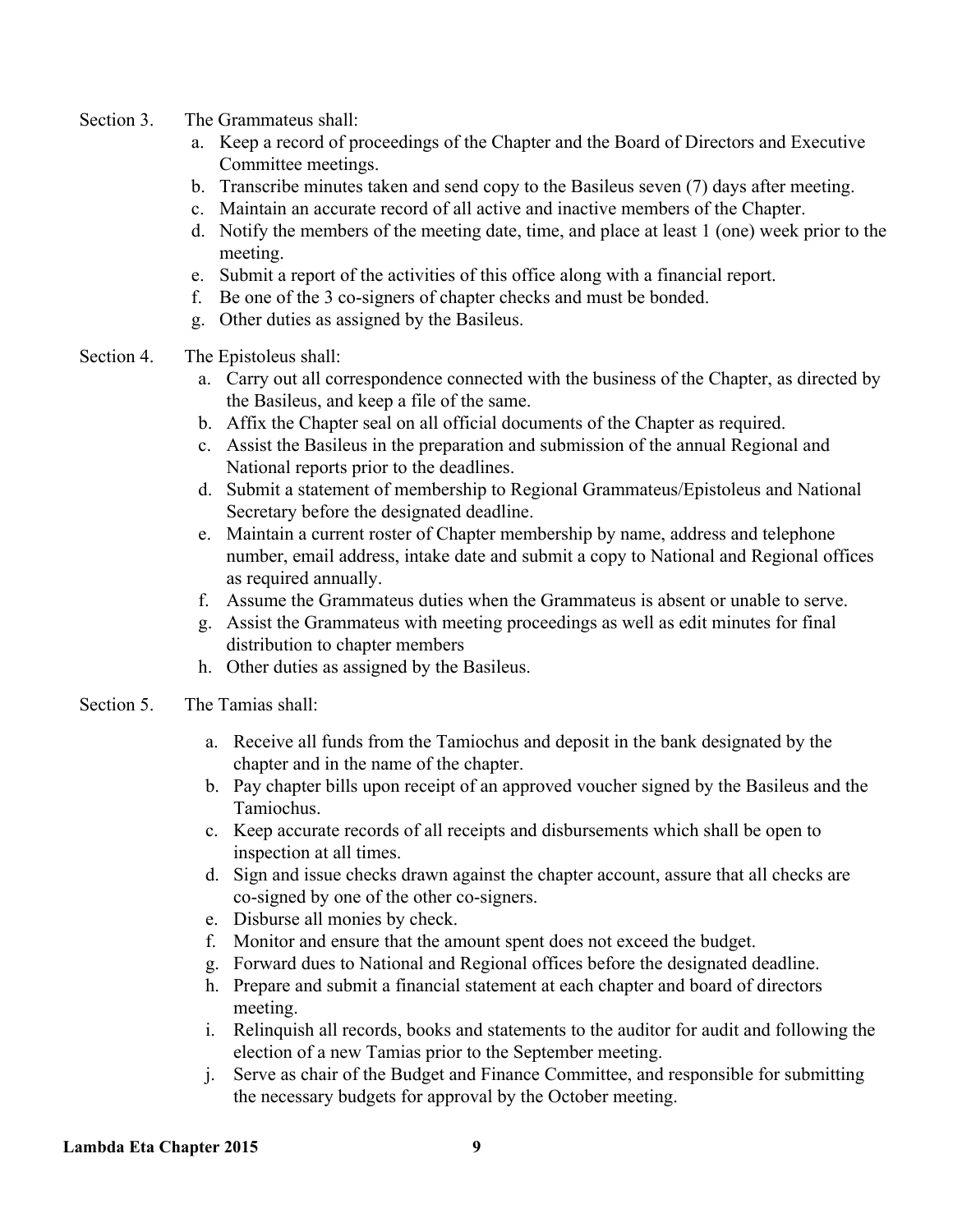- k. Be bonded during tenure of office.
- l. Assist Tamiochus when necessary.
- m. Other duties as assigned by the Basileus.
- Section 6 The Tamiochus shall:

.

- a. Receive all funds in the name of the chapter and issue receipts according to established procedures.
- b. Submit all funds received to the Tamias upon receipt after proper documentation.
- c. Adhere to established procedures for preparation of drafts for withdrawal of

chapter

funds.

- d. Submit vouchers and appropriate receipts to the Tamias for all expenses related to the duties of the office, which shall be paid by the chapter.
- e. Submit a report detailing all activities to the Board of Directors meetings.
- f. Keep accurate records of all monies received and forward to the Tamias.
- g. Notify members when annual assessments/dues are due prior to the designated deadline
- h. Serve as a member of the Budget & Finance Committee and must be bonded during tenure of office.
- i. Perform other duties as assigned by the Basileus.
- Section 7. The Dean of Membership shall:
	- a. Plan Introductory/Informational activities and membership activities for prospective candidates.
	- b. Inform all candidates of meetings and requirements.
	- c. Send applications to prospective candidates
	- d. Provide instructional classes as outlined in the current National Operations Manual.
	- e. Receive the report of the Membership Selection Intake Committee and forward summary to the National Dean of Membership.
	- f. Other duties as assigned by the Basileus.
- Section 8. The Beta Sponsor shall:
	- a. Serve as liaison between the graduate and undergraduate chapter in the execution of duties as outlined in the current National Operations Manual.
	- b. Keep abreast of school and campus rules and regulations regarding Greek Letter organizations and advise Beta chapter accordingly.
	- c. Serve as official advisor to the Beta chapter and assume responsibility for assuring Beta Chapter's conformance National policies and programs of the organization as applicable to Beta chapters.
	- d. Be present at all meetings of the Beta chapter.
	- e. Give monthly reports of Beta activities to graduate chapters.
	- f. Be directly responsible to the National Dean of Sponsors and keep communications open.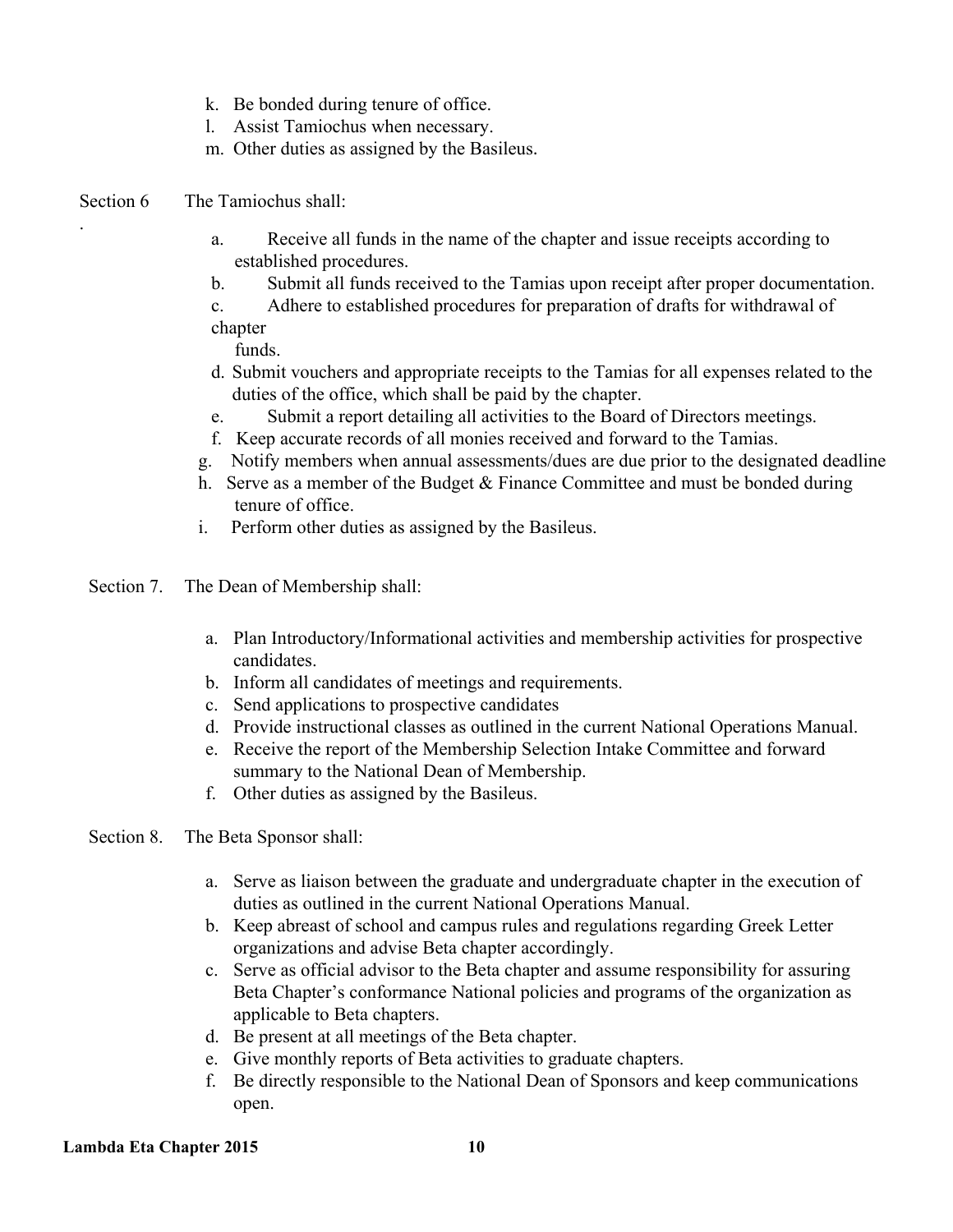- g. Encourage and assist Betas with transfer into the graduate chapter.
- h. Other duties as assigned by the Basileus.
- Section 9. The Historian shall:
	- a. Serve as chair of the Archive Committee.
	- b. Compile and keep a current historical record in chronological order.
	- c. Submit requested reports/historical records to the Regional and National Historians.
	- d. Other duties as assigned by the Basileus.
- Section 10. The Chaplain shall:
	- a. Open all meetings with the Mary Stewart Prayer and close with the Mizpah.
	- b. Coordinate religious ceremonies of the Chapter, and submit a report of the activities of this office along with a financial report.
	- c. Responsible for coordinating and arranging Founders Day and Church activities for the chapter.
	- d. Other duties as assigned by the Basileus.
- Section 11. The Philacter shall:
	- a. Guard the entrance and receive the password from members arriving after the call to order.
	- b. Other duties as assigned by the Basileus.
- Section 12. The Hodogos shall:
	- a. Be aware of the current membership status of attendees
	- b. Assist the Basileus to poll the house at each meeting for voting purposes on all issues.
	- c. Other duties as assigned by the Basileus.
- Section 13. The Sergeant-at-Arms shall:
	- a. Preserve order at all chapter meetings.
	- b. Other duties as assigned by the Basileus.
- Section 14. The Parliamentarian shall:
	- a. Advise the Basileus and members on parliamentary procedures, rules and regulations of the
	- . chapter in accordance with Roberts Rules of Order.
	- b. Shall hold the standing rules and bylaws and ensure they are adhered to at all meetings.
	- c. Refrain from voting on motions.
	- d. Other duties as assigned by the Basileus.
- Section 15. The Assistant Secretary Shall:
	- a. Assume the duties of the Grammateus when the Grammateus is not in attendance at the meetings or unable to serve.
	- b. Assist the Grammateus with meeting proceedings as well as edit minutes for final distribution to publication committee or members as needed.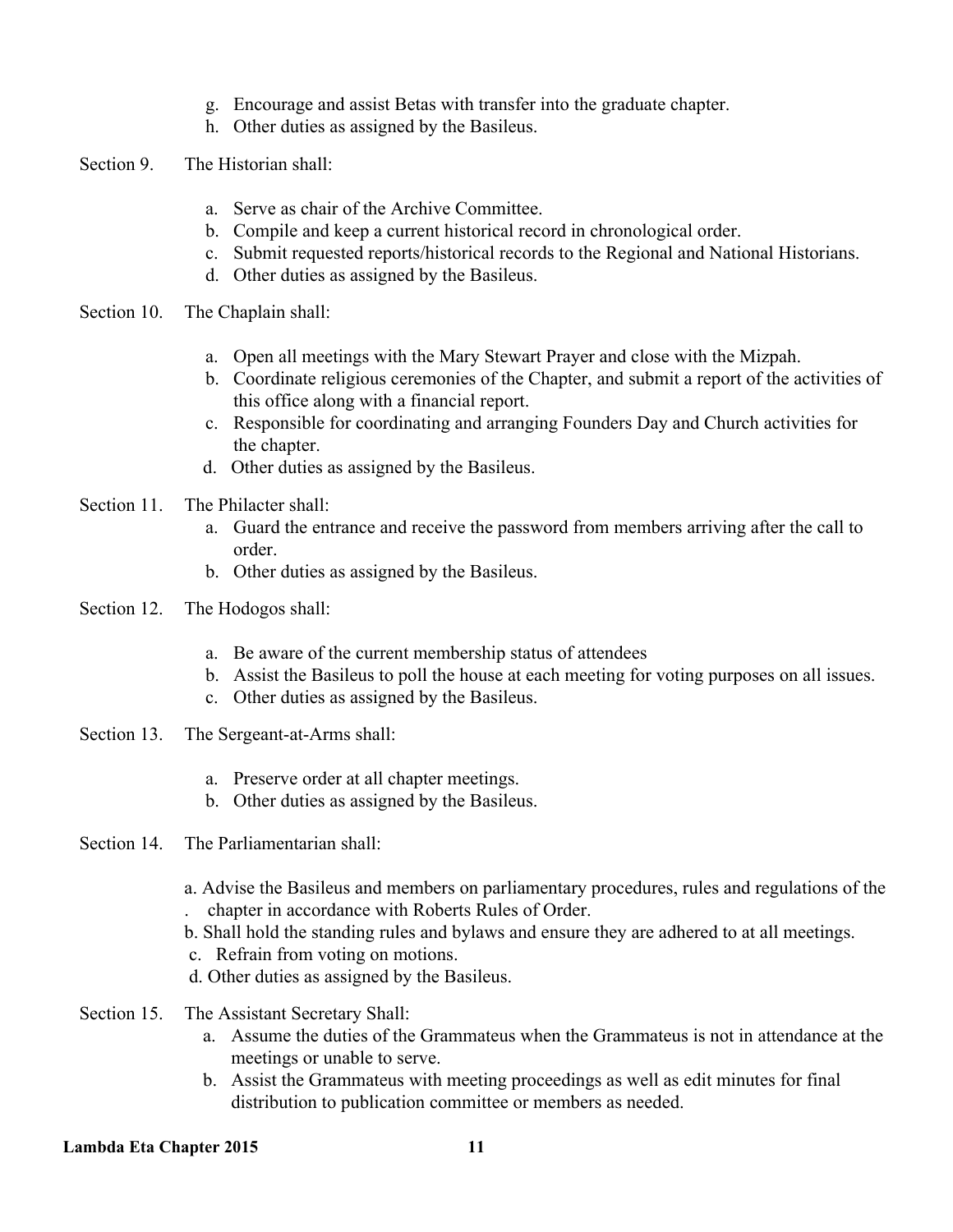c. Other duties as assigned by the Basileus.

Section 16 All officers shall:

> Report annually and turn over all books, records, documents and files at the close of their term of office to their successor within 30 days.

# **ARTICLE VII MEETINGS**

- Section 1. Meetings shall be held the first Thursday of each month at a time approved by the membership, unless otherwise designated. Regular meetings shall not be held during the months of July, August and December.
- Section 2. Special meetings may be called by the Basileus, the Board of Directors, or by a written request of five (5) members. The purpose of the meeting shall be stated in the call. Except in cases of an emergency, at lease a three (3) day notice shall be given.
- Section 3. The annual chapter meeting shall be the regular meeting in May and shall be for the purpose of electing officers, and for other chapter business.
- Section 4. 1/3 of the active members shall constitute a quorum, provided three (3) elected officers are present.
- Section 5. During the meeting, subjects of debate shall be limited to five (5) minutes unless approved by two-thirds vote.
- Section 6. Notification to members of special call meetings, meeting cancellations or other special occasions shall be initiated by the Basileus.

# **ARTICLE VIII BOARD OF DIRECTORS**

- Section 1. The Board of Directors shall consist of all elected officers (Basileus, Anti-Basileus, Grammateus, Epistoleus, Tamias, Tamiochus, Dean of Membership, Beta Sponsor and the Immediate Past Basileus).
- Section 2. The Board of Directors shall meet a minimum of twice a year or at the call of the Basileus. Appointed officers and committee chairmen shall attend the Board of Directors meeting (s) at the discretion of the Basileus.
- Section 3. Others may be invited at the discretion of the Basileus.
- Section 4. A quorum shall be established when the majority of the Board of Directors are present, including the Basileus or Anti-Basileus.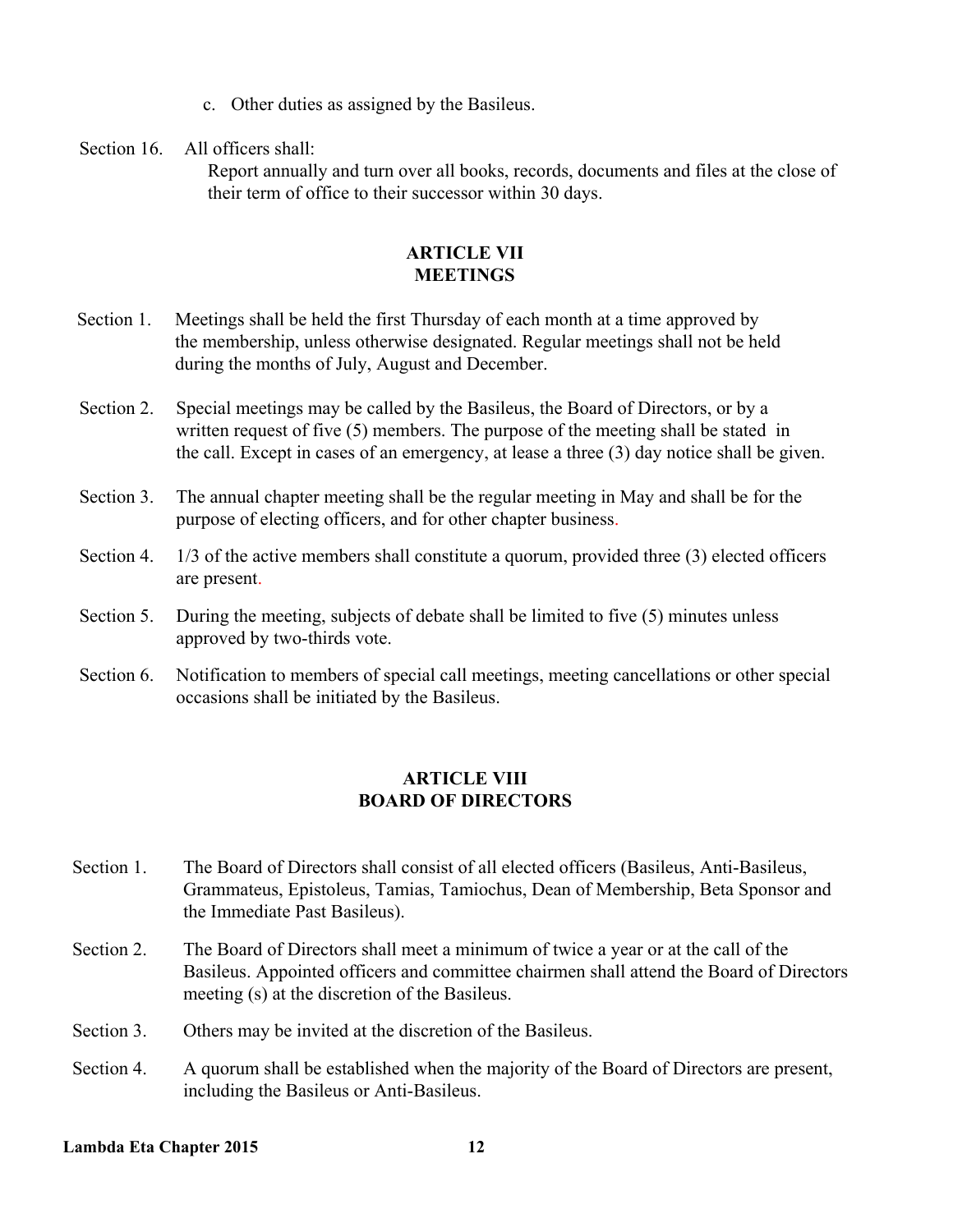- Section 5. The Board of Directors shall receive and disseminate information to and from the members, Region, National Office and other entities; it shall make recommendation to the members.
- Section 6. The Board of Directors shall administer the business of the chapter and deliberate on all policies and procedures. The Board of Directors shall review and update chapter goals and objectives for the year.
- Section 7. The Board of Directors shall ensure that the chapter submits their bylaws to the Chairman of the National Bylaws committee for approval every two years as required by National or whenever changes are made. (Refer to the National Bylaws Article XI-Chapters, Section 4.)
- Section 8. The Board of Directors may have special meetings by way of telephone conference and/or electronically.

# **ARTICLE IX EXECUTIVE COMMITTEE**

- Section 1. The Executive Committee shall consist of the following officers, Basileus, Anti-Basileus, Grammateus, Tamias plus the Immediate Active Past Basileus.
- Section 2. Meetings shall be held at the discretion of the Basileus.
- Section 3. A quorum for the Executive Committee shall be a majority of the Executive members, including the Basileus or the Anti-Basileus.
- Section 4. The Executive Committee shall have general supervision of affairs of the Chapter between business meetings. The Executive Committee shall not set policy. The Executive Committee reports matters, issues and concerns back to the Board of **Directors**
- Section 5. The executive Committee may have special meetings by way of telephone conference and/or electronically.

# **ARTICLE X COMMITTEES and THEIR FUNCTIONS**

- Section 1. The Standing Committees of this Chapter shall be: (Committees bolded are not active in this chapter.)
	- a. Archives (History)
	- b. Auditing
	- c. Awards
	- d. Booster Liaison
	- e. Budget & Finance
	- f. Bylaws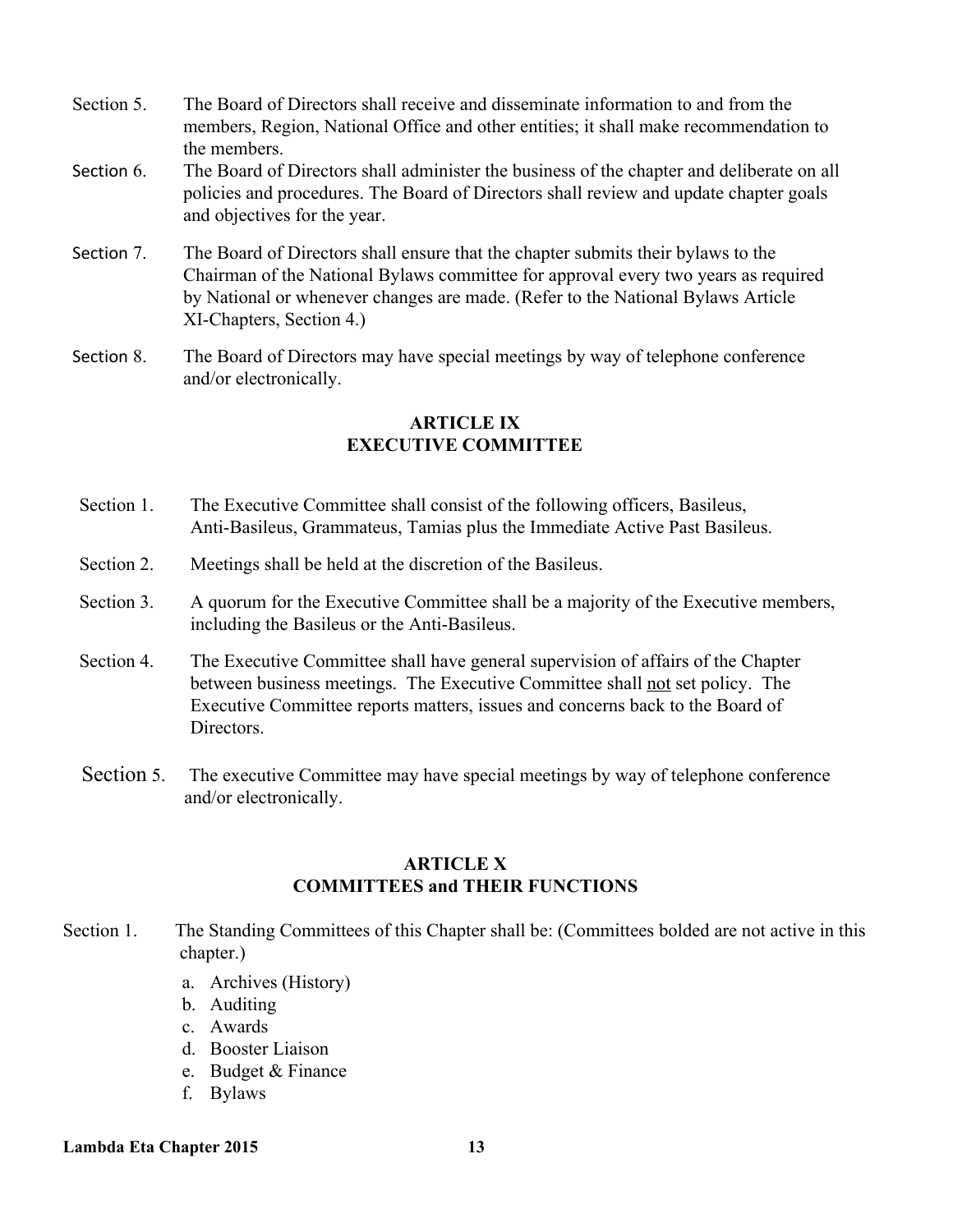# **g. Education (FYI: The Education committee can be combined with the Programs & Project Committee if desired.)**

- h. Fundraising
- **i. Grant Writing (Optional)**
- j. Health Advocacy & Social Policy
- k. Hospitality
- **l. Investment (Optional)**
- m. Jurisprudence
- n. Membership Selection Intake
- o. Nominating
- p. Programs & Projects (Education)
- q. Protocol
- r. Publications
- s. Public Relations
- t. Scholarship
- u. Website
- Section 2. The Basileus will appoint committee members, chair persons and other committees as needed with the approval of the Board of Directors and the chapter members. (Examples: Community Service, Courtesy/Hospitality and Memorial Service Committee.) (Note: List any additional committees alphabetically if established in the chapter.)
- **SECTION 3.** Archives Committee shall:
	- a. Consist of the Historian and five (5) other members.
	- b. Be responsible for working with the Historian to develop guidelines for evaluating and classifying chapter materials as historically valuable.
- **SECTION 4.** Auditing Committee shall:
	- a. Consist of no less than three (3) members appointed by the Basileus.
	- b. Review all financial statements received from Tamiochus, sign as to the correctness thereof and report same to the body. Audits done twice per fiscal year.
	- c. Give written report of financial review to the membership at the next scheduled meeting.
	- d. Arrange for an audit by a Certified Public Accountant after electing a new Tamias (before new Tamias gets the finance books).
- **SECTION 5.** Awards Committee shall:
	- a. Consist of seven (7) members.
	- b. Receive, review and evaluate appropriate data for biennial National awards according to established guidelines.
	- c. Receive, review and evaluate appropriate data for annual Regional awards according to established guidelines.
	- d. Receive, review and evaluate appropriate data for annual Chapter awards according to established guidelines.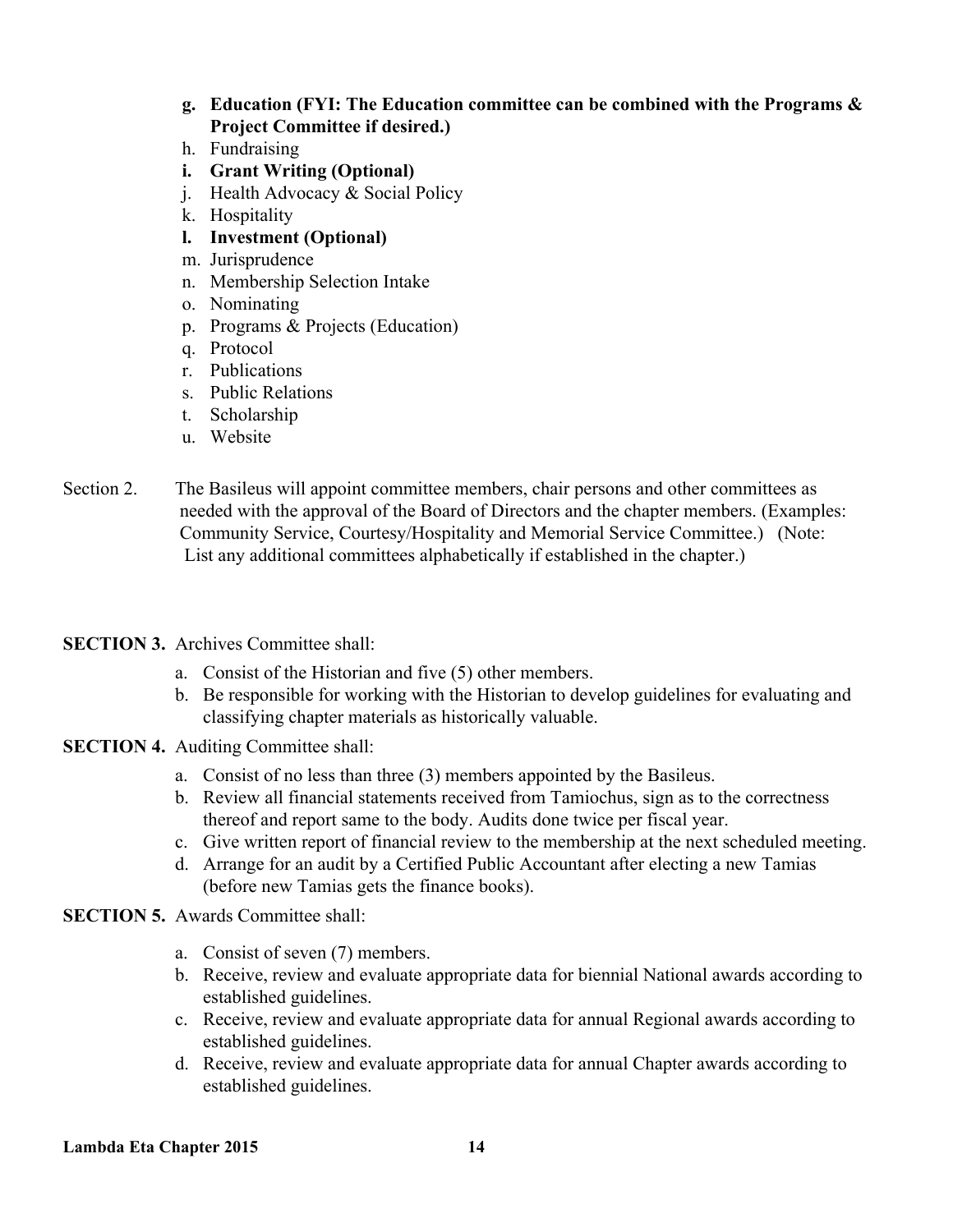- **SECTION 6.** Budget and Finance Committee shall:
	- a. Consist of the Tamias, Tamiochus and 3 members appointed by the Basileus. **(FYI: Must be an odd number of members.)**
	- b. Be their responsibility to prepare and submit an annual budget to the Chapter for approval and adoption at the October meeting.
	- c. Prepare the Chapter's annual financial statements.
- **SECTION 7** Bylaws Committee shall:
	- a. Consist of no less than three (3) members.
	- b. Receive proposed amendments to Bylaws submitted by the membership for study and review.
	- c. Coordinate amendment(s) and notify the members of proposed amendment(s) as required in Article XVI, Section 1.
	- d. Chapters must submit their bylaws to the Chairman of the National bylaws committee for approval every two years on the odd year or whenever changes are made.
	- e. After receiving approval, from the National Chairman, mail the entire signed document to National Headquarters. Copies of amended Bylaws to be issued to all members.
- **SECTION 8.** Booster Liaison shall:
	- a. Consist of not less than 3 members
	- b. Communicate information between the chapter and the boosters.
- **SECTION 9. Fundraising Committee Shall:** 
	- a. Be responsible for the development or selection of various activities to raise funds for

the chapter.

- **SECTION 10.** Hospitality Committee shall:
	- a. Co-ordinate sorority activities requiring refreshments.
	- b. Send birthday cards to all active members.
	- **c.** Send cards and or flowers to ill and deceased members as designated.

#### **SECTION 11.** Health Advocacy& Social Policy Committee shall:

- a. Consist of not less than **3** members.
- b. Monitor matters that impact health care issues of particular concern to nurses.
- c. Evaluate issues facing nursing and the health care system with a focus on areas that Chi Eta Phi Sorority can and should be addressing.
- d. Submit appropriate position papers to the egional and National Health Advocacy& Social Policy Committee for consideration.
- **SECTION 12.** Investment Committee shall: (Optional)
	- a. Consist of not less than members, including the Tamias.
	- b. Develop short and long-term investment strategies to implement the programs and Projects of Chapter.

**SECTION 13.** Jurisprudence Committee shall: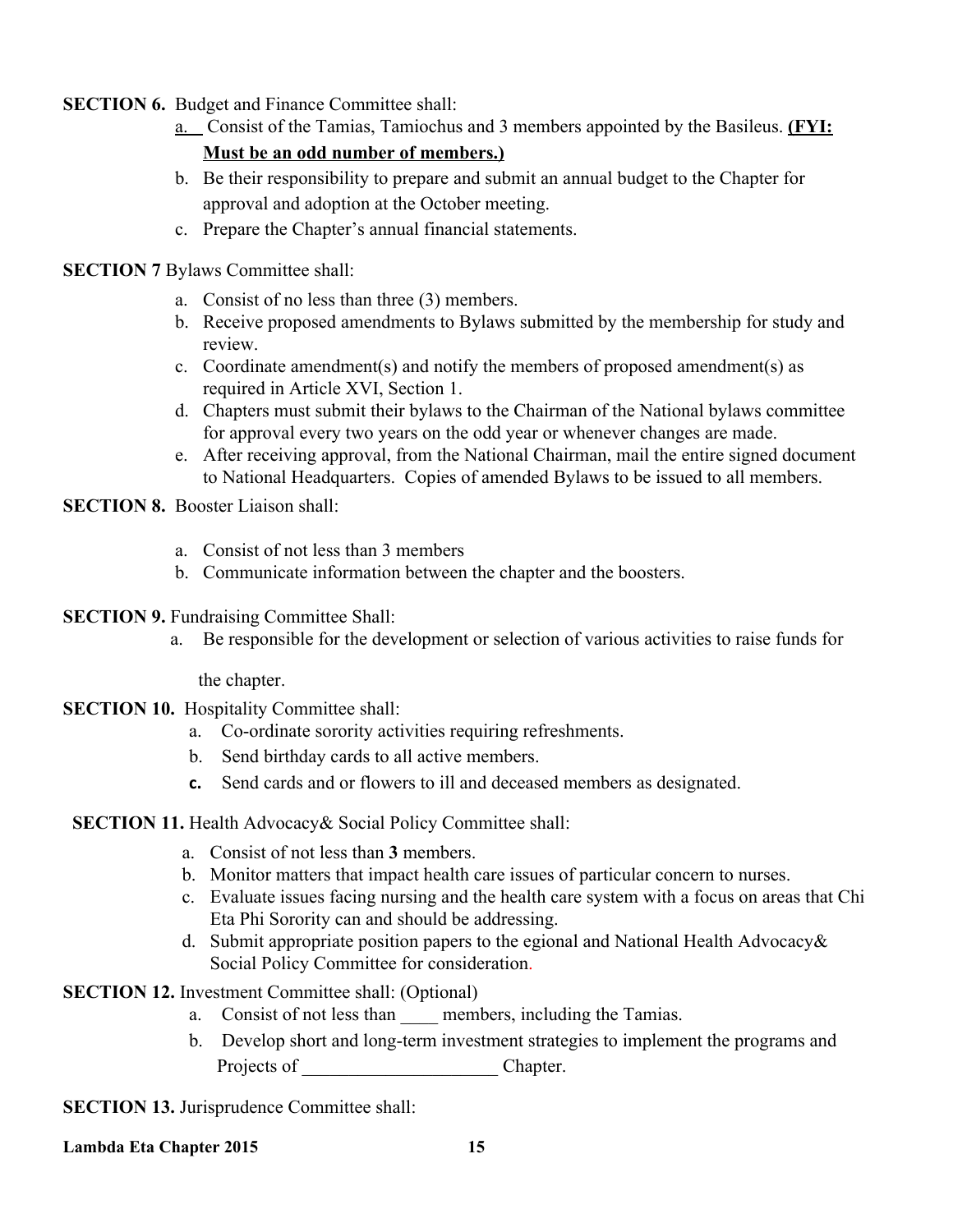- a. Consist of 3 members.
- b. Receive and review all complaints from the members.
- c. Study the complaints/matter thoroughly.
- **d.** Submit recommendations to the Board of Directors for a final decision.

**SECTION 14.** Membership Selection Intake Committee shall:

- a. Consist of not less than **7** members.
- b. Assist the Dean of Membership in carrying out the procedures for the Chapter as stipulated in the Operations Manual and Ritual Book.
- c. Provide all active members with pertinent information regarding prospective members. The names and reasons for non-acceptance of any applicant shall be submitted to the Local Dean of Membership who shall prepare a report for the National Dean of Membership. (Refer to National Operations Manual Membership Selection Intake, Orientation & Evaluation, Section V.)
- **SECTION 15.** Nominating Committee shall:
	- a. Consist of 3 members that are elected in May on the odd years.
	- b. May serve for two (2) terms.
	- c. Chair of the committee is elected by plurality vote.
	- d. In April, obtain consent from any active members that desire to run for an office, send the member a biographical data form, secure forms after completion and confirm eligibility, finalize names/offices for the slate of officers to be elected and prepare a ballot.
	- e. At the time of election, nominations may be obtained from the floor. The consent of all nominees, including those who were obtained from the floor, shall be obtained before elections.
- **SECTION 16.** Program and Projects Committee shall:
	- a. Be chaired by the Anti-Basileus.
	- b. Consist of not less than **5** members.
	- c. Plan and coordinate programs and projects for the year.
	- d. Members may submit suggestions to the committee for consideration.
- **SECTION 17.** Protocol Committee shall:
	- a. Consist of not less than **3** members.
	- b. Be responsible for the appropriate decorum of all meetings and functions of the chapter.
	- c. Responsible for informing members of proper dress for National, Regional and local sorority events.
- **SECTION 18.** Publications Committee shall:
	- a. Consist of not less than 5 members.
	- b. Solicit news from the members for publishing in newsletter format for monthly distribution.
	- c. Publish a monthly newsletter to include previous meeting minutes and other National, Regional and local chapter news.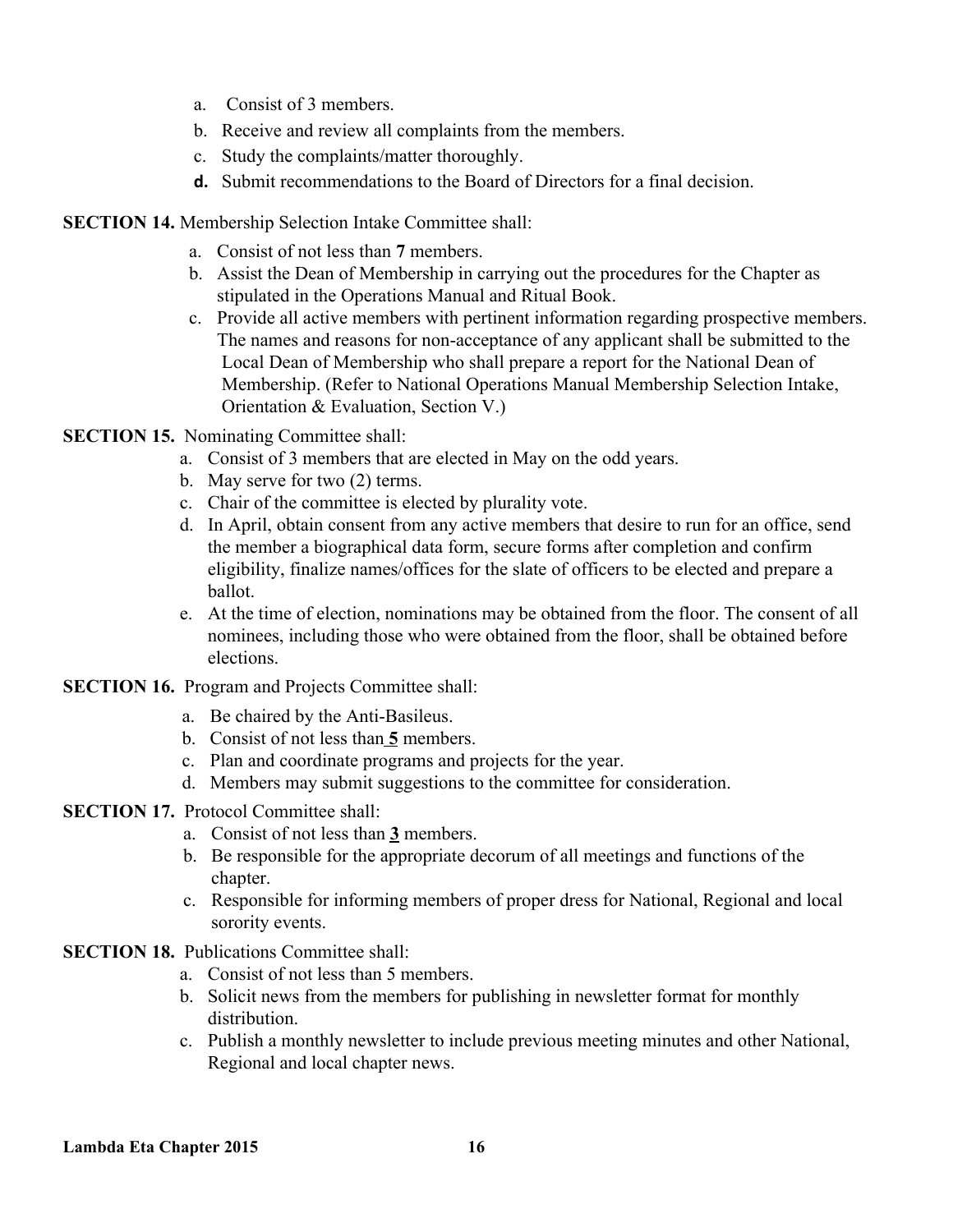- **SECTION 19.** Public Relations Committee shall:
	- a. Consist of not less than **5** members.
	- b. Be responsible for publicity for the chapter.
	- c. Responsible for writing and submitting articles for publication in local newspapers and magazines and other publicity opportunities.
- **SECTION 20.** Scholarship Committee shall:
	- a. Consist of not less than **5** members.
	- b. Receive and review all applications for scholarship awards.
	- c. Select applicants according to established guidelines.
	- d. Make recommendations to the membership for an approval of applicant (s).
- **SECTION 21.** Website Committee shall:
	- a. Be responsible for organizing and maintaining information about the chapter online.
- **SECTION 22.** All committee Chairmen shall submit a report of the committee meetings/ activities along with a financial report on an annual basis and as requested by the Basileus. The written report shall be submitted to the Grammateus for the minutes. All reports and or correspondence shall be reviewed by the Basileus and signed as necessary.
- **SECTION 23.** All Regional and National reports and/or correspondence shall be copied to the Basileus.

# **ARTICLE XI DELEGATES**

- Section 1. Delegates elected/appointed to represent the chapter at the National meeting shall be active members who have attended a majority of the chapter's meetings during the year.
- Section 2. Elected/appointed delegates shall be instructed by the members on voting preferences for the first vote only.
- Section 3. Elected/appointed delegates are expected to attend all business and ceremonial meeting/ affairs at Boule'.
- Section 4. Elected/appointed delegates may receive a part of their expenses, as determined by the chapter and submit a written report as assigned by the Basileus.
- Section 5. Elected/appointed delegates or each participant at the Regional meeting will represent a single vote.
- Section 6. The chapter will provide funding for each delegate according to the amount allocated in the budget by the Budget & Finance Committee.
- Section 7. The chapter will provide funding for the Basileus or designee to attend the Leadership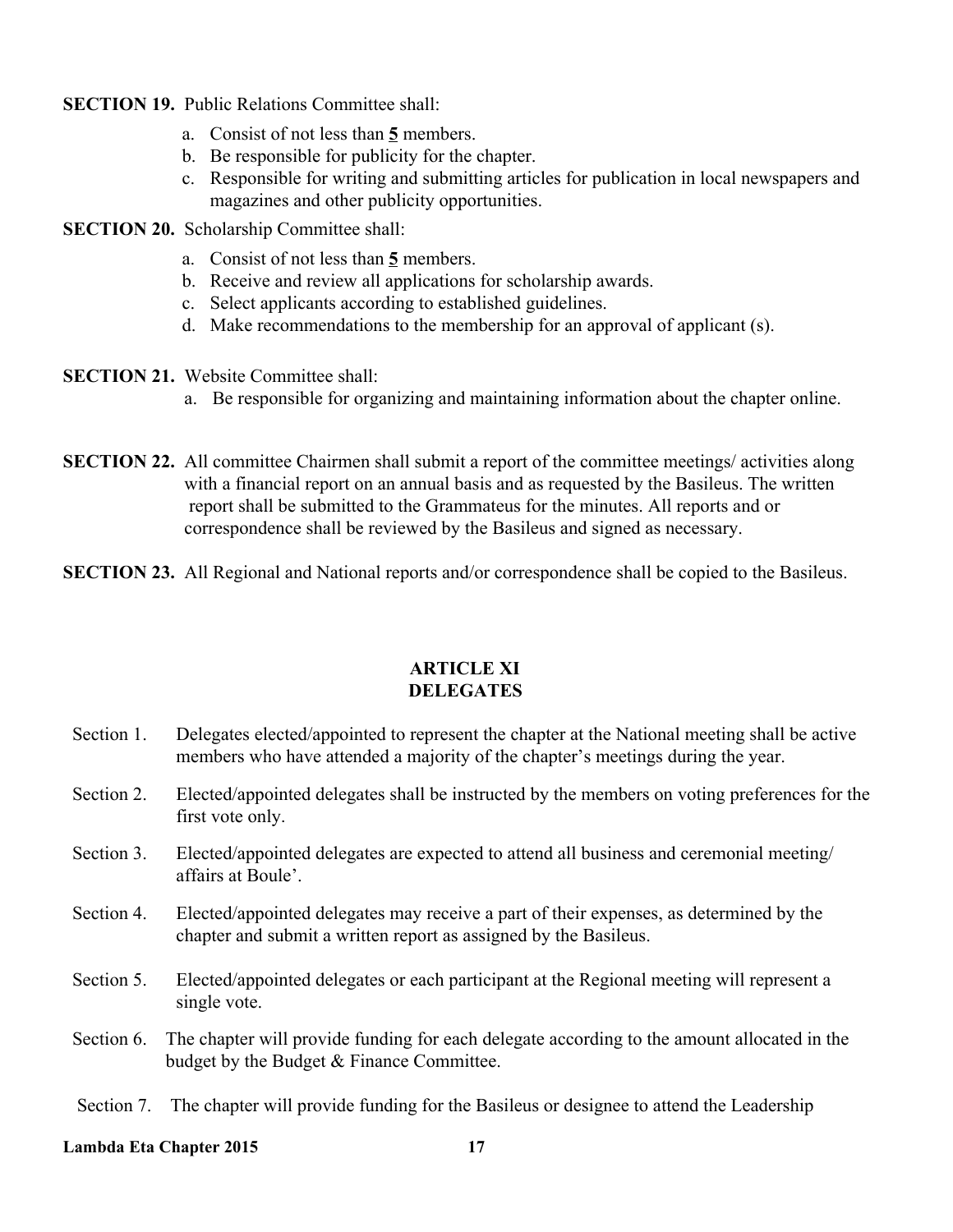Summit and other National, Regional and Local meetings according to the amount allocated in the budget by the Budget & Finance Committee.

 Section 8. The chapter will sponsor delegate(s) to National meetings. The Basileus and or Anti-Basileus will represent the chapter as a voting delegate at national meetings and all other delegates will be appointed. Delegates are responsible for a written report to the chapter.

# **ARTICLE XII CHARGES, PENALTIES AND RESTORATION OF PRIVILEGES**

Section 1. All charges, penalties and restoration of privileges shall be dealt with as outlined in the National Bylaws (Refer to Article XIII in the National Bylaws.)

# **ARTICLE XIII SORORITY SYMBOLS, EMBLEM, INSIGNIA, MOTTO, PINS, COLORS, FLOWER, SEAL**

- Section 1. The symbols of this Chapter will be: (Refer to the National Bylaws, Article XIV.) The MOTTO: "Service for Humanity" The EMBLEM: The Caduceus The FLOWER: White Chrysanthemum and Ivy The COLOR: Pea Green and Lemon Yellow The MASCOT: Turtle
- Section 2. The Official seal of the chapter shall be used by designated chapter officers only to validate documents and official papers issued by that office.

# **ARTICLE XIV DISSOLUTION OF CHAPTER**

- Section 1. A resolution for dissolution of a Lambda Eta Chapter of Chi Eta Phi Sorority, Incorporated shall be sent by the Regional Director to the last known Basileus of the Chapter when seven years of financial obligations have not been met, there has been no response to attempted communication and there has been no membership activity of any kind.
- Section 2. A resolution for the dissolution of the chapter shall be sent to all active members who are entitled to vote. By a two thirds (2/3) vote, the chapter shall be dissolved and necessary steps will be taken to conclude the Chapter affairs. After payment, or making provisions for the payment of all debts or liabilities secured by the chapter, the balance shall be given to CHI

ETA PHI SORORITY, INCORPORATED or an organization whose purposes and

.